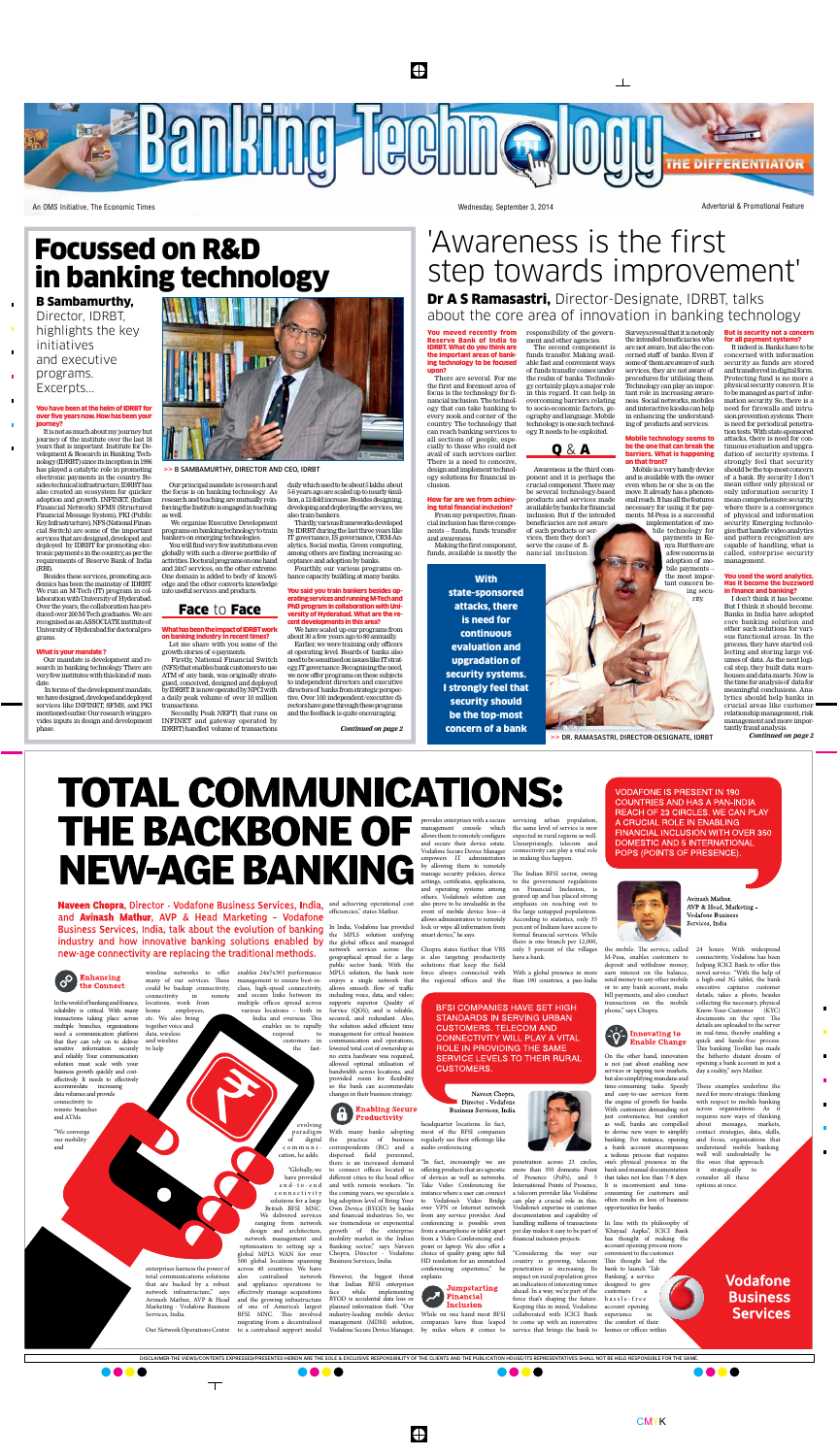## **PER BANKING ICCING OUT A RELATION OF A RELATIONS AND RELATIONS OF A RELATIONS OF A RELATIONS OF A RELATIONS OF A RELATIONS OF A RELATIONS OF A RELATIONS OF A RELATIONS OF A RELATIONS OF A RELATIONS OF A RELATIONS OF A REL**

 $\bigoplus$ 



Information Technology and the associated infrastructure have deep roots in today's economy. The Indian banking and financial sector has leveraged IT in great strides for operational efficiency. With increased nformation Technology and the associated infrastructure have deep roots in today's economy. The Indian banking and financial sector has leveraged IT in great strides for adoption of IT, the focus has been to optimise the usage and consolidate the IT investments. Adoption of cloud computing technologies would improve the operational efficiencies of the banking and financial sector.

Cloud computing can be broadly described as scalable, distributed as well as parallel computing system. It consists networked and virtualised IT resources that are logically treated as one or more unified resources for the IT infrastructure requirements. National Institute of Standards and Technology (NIST, US) describes cloud computing as a model for enabling convenient, on-demand network access to a shared pool of configurable computing resources (e.g. networks, servers, storage, applications, services) that can be rapidly provisioned and released with minimal management effort or service provider interaction.

The five key characteristics of cloud computing distinguishing from other service architectures are:

*Platform as a Service (PaaS):* Computing platform including operating system, execution, enrollment of programming language, database, application and web server are provide by the CSPs. Application developers develop and run their software solutions on the cloud platform. The responsibility of maintaining the underlying hardware and software layers<br>lies with the CSP. lies with

On-demand self-service: The user getting processing capability, storage on a network without having to deal with another human being.

Broad network access: Obtaining access over the network through standard network connectivity protocols, the access devices can be mobile phones, tablets, laptops or even work stations.

Resource pooling: Multiple users are served though pooled computing resources (storage, memory, network bandwidth, etc).

Rapid elasticity: Provisioning and release of computing resources even automatically. This allows an application to be skilled rapidly outward and inward as per demand requirements.

Measured services: The resource (storage processing, network, bandwidth and active user accounts) usage is monitored and reported for transparent charging mechanism.

#### Some of the popular cloud computing service models are: *Infrastructure as a Service (IaaS):* In

this model, computers, storage and other components such as Firewalls for security, network connectivity and load balancing are provided by the cloud service provider (CSP). Typically, CSPs maintain large pool of processing storage and netmake these resources available on demand to the users.



*Software as a Service (SaaS):* Organizations use the application software from CSP. The responsibility of maintenance of the IT infrastructure, the platform of the application, application itself and the people is with the CSP. Organizations do not have to make any capital investment and pay to the CSP based on the software usage.

IaaS is the most widely used Cloud Service model in the world. However, SaaS model adoption is catching up with the increased business automation and process generalization.

 $\top$ 

## *els of the Cloud Computing:*

et us suppose, a bank needs to find<br>
out the customer value of a customer,<br>
whose profile is as follows: (i) An in-<br>
dustrialist has a savings bank ac-<br>
count in the Bank with an average balance out the customer value of a customer, whose profile is as follows: (i) An industrialist has a savings bank acof Rs1 lakh (ii) He is also a partner in a firm which maintains a current account in the Bank with an average balance of Rs 50 lakh; the income on account of guarantees / Lcs which works out to Rs 50 lakh p.a. (iii) He is also the Managing Director of a Goodwill Company which enjoys a overall credit limit of Rs 100 crore for which he has given his personal guarantee. Other income works out to Rs 100 lakh (iv) He has a housing loan of Rs 5 crore with his spouse. (v) He has two children who are planning to pursue higher studies in the USA. The total outlay of the study works out to Rs 2 crore. A form of Data Analytics, implemented after a data warehouse is in place, possibly can provide answers to such complex queries.

Private Cloud: The cloud infrastructure is exclusively for a single organization with many users or business units of the organization. The infrastructure may be in/outside the premises of the organization.

*Community Cloud:* Cloud Infrastructure for a specific community of users with common interests (for example requirements of Security, Policy, Compliance, Legal requirements etc.) IDRBT's Indian Banking Community Cloud (IBCC) is the first community cloud for banking sector in the world. IBCC offers IaaS, PaaS and SaaS solutions for the banking sector. Banks leverage IBCC as a DR solution, for host-

ing new applications, Dev/ Test site, etc. *Public Cloud:* As the name suggests this type of deploy-

ment is for anybody and everybody i.e., general public. Typically, such clouds are owned, operated, controlled by the business economy or Gov-

ernment organization. *Hybrid Cloud:* This is a composition of two or more different cloud infrastructures (private, community or public), the characteristics of the hybrid cloud is that a standardized or proprietary technology that allows easy holding of data and application.

*The key advantages of Cloud Computing are:*

*Cost Efficiency:* Optimal utilization of computing resources and leading to higher cost efficiency.

*Accessibility:* Anywhere anytime and

## from any device, access of all the desired data and information. *Agility:* Faster service and reduced product rollout times.

Scalability: No delay in obtaining required hardware and implementation of an application, since the required infrastructure is readily available as a service and can be deployed in production anytime after the requirements are finalized. *High Availability:* As cloud computing makes use of parallel and distributed computing resources, high availability is ensured by making use of available resources anywhere in the cloud depending on the exigencies.

#### Some of the concerns in today's WORLD RELEVANT TO CLOUD COMPUTing are:

l **Data Concerns:** Since the data and information is available on the cloud and not with the owner and there is a concern on data access and data location. For Banks, RBI has recommended that customer data has to reside in India. There may be other legal and regulatory compliance issues on the usage of pubic clouds in such cases organizations may be forced to accept private cloud deployment which could costlier than public cloud infrastruc-

Prof. V Ravi, Member of faculty and V S Mahesh, Asst GM, IDRBT, clear the air on the two different terminologies

ture. l**Lock-in:** Organizations need to understand and validate the interoperability standards and the ease of removing data from the CSP.

 $\bigoplus$ 

We have also started international programs in collaboration with University of Ghent for Analytics and University of Buffalo-SUNY (State University of New York) for information security. We also have student exchange program with SUNY-Buffalo.

> Data Analytics plays a significant role in virtually every field, where data could be collected and stored. Data Analytics is vastly different from data analysis. While data analysis, by convention, connotes Descriptive Statistics, data analytics goes beyond descriptive statistics into the fields of computer science and operations research.

> Service industries, including banking derive immense advantage from data analytics. Analytics is of three types: (i) Descriptive (ii) Predictive and (iii) Prescriptive. Descriptive analytics concerns various ways of depicting the past and present data using Statistics and Online Analytical Processing, whereas Predictive analytics answers questions like what is going to happen based on the past data using data- mining, text mining and web-mining. However, Prescriptive analytics provides insights from the data that are not necessarily predictive in nature using operations research and optimization techniques.

enerally, every organisation looks for the most convenient process to achieve their target of deliverables.<br>Two and a half decades ago, using IT (information technology) tion looks for the most convenient process to achieve their target of deliverables. Two and a half decades was an option, today 'adoption' is not a choice, organisations emerge in IT. The banking sector in India, too, has evolved from the phase of leveraging IT to getting born with IT.

> In banking, analytics is paramount in several areas such as (i) Customer Relationship Management , (ii) Credit risk modeling (iii) Market risk (subsuming FOREX rate, interest rate and liquidity risks) modeling (iv) Operational risk modeling (subsuming bankruptcy prediction, advanced measurement approach etc) (v) ATM Cash replenishment modeling (vi) ALM modeling using optimization (vii) Productivity/profitability-based ranking of banks and (viii) Portfolio optimisation. The list is only illustrative.

- $\bullet$  Segregation of officials in banks, as technical (IT) and operational, has created a gap in perceiving issues and thus, leading to very less communication between them resulting in incomplete understanding of issues.
- Top management was unaware of the modalities of identifying and engaging IT experts for guiding banks in taking a right approach in implementing IT.
- Board members are/were not aware of the possibility of business enhancement through IT-enabled innovative solutions.  $\bullet$  IT experts design systems which
- may not encompass all the business requirements comprehensively. Major IT initiatives need long prep-
- aration time and the gestation periods are also heavy in consuming time and resources which dissuade strategic IT planners in owning the projects.

Irrespective of the field of application, the success of analytics hinges on the three important dimensions – people, process and quality data. Let us understand use of analytics with the help of an important field of its application in banking, CRM While people and data aspects are utmost important in all the areas, process dimension is very critical in CRM related areas. It is because we cannot derive any tangible or intangible benefit from the efforts and investments from other dimensions, if processes remain archaic.

CRM is most-often heard buzzword in marketing which advocates 'customer-centric' philosophy replacing the age-old 'productcentric' philosophy. This paradigmatic shift dramatically changed the way business conducted across all services industries, viz., banks, retail, insurance, telecom, etc. Analytics helps solve problems in all phases of customer lifecycle steps, viz., (i) Acquiring new customers (ii) Serving the extant customers well and making them profitable (iii) and finally, retaining existing profitable customers.

With the realisation of the importance of IT in all endeavours, it has assumed an important part of an organisation governance. The US-based IT Governance Institute (ITGI) defines it as: "IT governance is the responsibility of the board of directors and executive management. It is an integral part of enterprise governance and consists of the leadership and organisational structures and processes that ensure that the organisation's IT sustains and extends the organization's strategies and objectives.

The business problems that fall in the purview of CRM are (i) Credit scoring (ii) Default (NPA) prediction (iii) Target marketing (iv) Market Basket Analysis (Cross-sell/Up-sell) (v) Churn prediction (vi) Fraud detection (transactional and non-transactional) (vii) Customer life value modeling (viii) Customer sentiment analysis (ix) Anti money laundering. Successful implementation of a CRM initiative requires extensive data about customer and his transactions.

Of late, data analytics assumed different proportion altogether thanks to the advent of big data. Big data is characterised by volume, velocity and variety. While people faced dearth of data in all fields about 20 years ago, nowadays, there is a data glut in every sphere of human activity. Volume connotes the sheer size of the dataset or database; velocity refers to the speed with which data comes and goes and finally variety refers to the multitude of data format: structured and unstructured. The former can be stored in an RDBMS, but the latter requires a radically different kind of storage. The latter kind of data includes customer complaints, emails, audio, video files etc. In service industries word-of-mouth marketing is fast gaining acceptance and that is possible only because of big data analytics.

In summary, while analytics can solve virtually any decision-making problem in service industries in general and banking, in particular, it should be remembered that is not a silver bullet. In other words, the other three dimensions viz., people, data and process should be accorded equal importance if not more. Incidentally, IDRBT set up a Center of Excellence in CRM and Analytics in 2010, which has been very much utilised by banks in India.

## Data Analysis To Data Analytics: A Phenomenal, Productive And Profitable Transition

To demystify IT and bring about better business-IT alignment, we started organising a number of round tables in major metros for the benefit of business executives. Over 2,000 business executives have benefited from these round tables.

> Not a few words, but I have a set of new words that are likely to engage today's CIOs - SecCovergence, TechKnowlogy and IntelliSense.

IT management and leadership program for senior executives is one of the focus areas. Every two years we introduce new programs. Social media, mobile banking, analytics, balanced score card and cloud computing are some of the new areas that banks are exposed to.

**S. Lalitmohan,** Sr Tech Manager and **Dr. N P Dhavale,** Dy GM, IDRBT, give the lowdown on the technology that's poised to improve operational efficiancy

### Any other developments in this direction? Over the last couple of years, we have set up state-of-the-art labs for analytics, mobile payment security, Centre for Information

Assurance in collaboration with Buffalo-SUNY for conducting research, experiments and share the same with bankers. To encourage banks to adopt best practices, we started developing frameworks

and evangelise the same. We have frameworks for IT governance, IS governance, CRM, and Information Security, Cloud Computing, Social Media, among others.

Can you share with us any significant research initiatives and output of recent times?

One of the significant research outcomes in recent times is conceptualisation, designing and development of community cloud for Indian banking community. This is based on open source and one of its kinds in banking sector globally. The initial phase is quite encouraging and could be game changing for banking industry. Besides bringing elasticity, it could change IT delivery model in banks. Banks get that extra space for value delivery besides cost and value optimisation.

Two years ago, we have started organising doctoral colloquium giving an opportunity to research scholars to showcase their research work. They are proved popular and we are on way to our fourth edition. Summer internship is another to connect with potential future leaders. This year we received over 2,000 applications from top-end engineering and business colleges. We are now connected with several international bodies that are engaged in standards setting like BITS, BIAN, TOGAF, IBEX, and ISACA, among other.

### What are your thoughts on evolving banking technology trends?

For quite some time, a debate has been going on brick and mortar versus virtual banking. However, what does not change is

customer engagement and experience. Demography, social and lifestyle factors would influence the choice. The right way in my view is to look at creating digital banks. Mobile would be at the centre of digital banking evolution. It should be a customer fix not tech-fix.

Besides technology adoption, people and processes are the most important key drivers. Non financial service industries like retail, health, and telecom have really revolutionised their industries, particularly from customer engagement and experience perspective. They are not jugaad but affordable excellence examples. Banks can learn a lot from these industries and not obsessed much with competitors. Banks need to create marketplace innovations.

## Any final thoughts?

Any institution, whether commercial or academic, has to grow and stay relevant. It has been a happy growth story. But as someone said, never be satisfied. It is a journey. Opportunities are huge. I am sure that IDRBT would grow both quantitatively as well as qualitatively and make an impact on society through banking industry.

#### What is your message to banking industry?

Banks need to focus on three things: Information, information and information.

## Focussed on R&D in banking technology

## *Continued from page 1*

## Issues in having effective IT governance include:



ly narrowed creating an environment of synergy for better management. Increasingly, top managements of banks are realising the significant impact that IT can have on the success of their organisation's processes. Managements now with the better understanding of the nuances of IT operations and the potential of successfully attaining competitive advantage are showing intense involvement and influencing policy initiatives at the stage where they are framed. This understanding has made IT governance

a major and distinct sub-set of corporate governance although the guiding principles would be the same for both.

In the banking sector, IT adoption picked up as we crossed over the millennium. On the operations areas, Core Banking Solutions revolutionised the branch concept, customers have stopped going to their bank branches with the facility of interoperable ATM cards and the versatile Internet Banking. In the payment systems area, automation of services beginning with introduction of MICR technology and progressing through electronic payments, RTGS, NEFT, online banking, CTS and now IMPS, NACH, ECCS, etc., a whole gamut of options to suit different needs is more or less met.

With participation from organizations like ITGI and ISACA, five domains have been identified as the focus areas of IT Governance, which are, strategic alignment of IT with business, value delivery, risk management, resource management and performance measurement. While this is an idea which has taken roots in major banks, it is an evolving process where a convergence of IT and business goals would enhance the deliverables for all stake holders.

IDRBT has been playing an active role in bridging the gap in technology awareness in the top management of banks. Special programmes are being convened for independent directors and executive directors of banks. The areas covered in these programmes include, role of the boards in corporate governance with IT governance, IT strategy and security framework, regulatory compliance, looking beyond core-banking, analytics, IT & business alignment, information security, among others.



 $\perp$ 

Patrick Kishore, COO and G. Raghuraj, GM, IDRBT, highlight the evolution in banking

## 'Awareness is the first step towards improvement'

Does building and maintaining systems for operations and analytics not involve cost? How is it possible to keep recruiting and retaining IT skills to manage such large and complex systems?

You raised two concerns – cost and HR skill-set. Cost is easier to understand and manage. Though not essentially for cost-reduction, cloud computing addresses the cost issue to a great extent. Banks can start sharing resources by providing services among themselves through the cloud mode. They can even collaborate and build cloud services from shared pools. It helps in cost reduction.

Cloud can also help in reducing dependence on internal tech experts, as banks source their requirements from cloud service providers. But it may not reduce need for specialised HR skill sets. In the new paradigm, banks need people who understand the complexities of cloud services and get the requirements met at reasonable cost. More importantly, banks have to learn to retain the control over data that no more resides in the bank's systems. I am refraining myself from discussing the HR skill-set issue as it is much more complex and complicated.

You talked about analytics in the context of risk management. Are risk models not highly data centric? They are. If you need objectivity in decision-making, you need to rely on data. Not just data. But quality data. It is in this context, I would like to emphasize on data and information assurance. There is an interesting situation prevalent in the banking industry in India. As operations need to be given the topmost priority, data is not given its due. In this context, we need to distinguish between accounting data and soft data that is around the accounting data. Soft data pertains to characteristics of the customer and the relationship. It is essential for meaningful analysis. Quality of accounting data is very good though the soft data that is needed for analytics and decision-making is quite poor. A bank may have total credit figure correctly but not sectoral credit data. Data and information assurance technology is the need of the hour, I would say. There is an imperative need to do adequate work for deployment of right

technology for this purpose.

You pointed out divergent issues like information security and data quality to be important. Why do you think these issues are not being fully addressed by the banks?

If I am not misunderstood or misquoted let me say what I consider is the gap. It is governance. There needs to be appropriate structure in place in a bank to ensure that these important issues are discussed and deliberated. Gaps are identified and necessary systems put in place to close the gaps. Some top management person should take it up with missionary zeal. Having said that, let us also recognise that there has been greater awareness of these issues at the top management level. Awareness is the first step towards improvement.

### Do you think these are getting adequate focus at IDRBT?

Yes, there is considerable research and development going in each one of the areas mentioned. Especially, in the area of mobile payments, cloud computing, analytics, information security and data assurance, there have been several initiatives. I expect much more to happen.

## A few words to today's CIOs?

*Continued from page 1*

# Cloud Computing Decoded

Cloud computing can be broadly described as scalable, distributed as well as parallel computing system

Disclaimer-The views/contents expressed/presented herein are the sole & exclusive responsibility of the clients and the publication house/its representatives shall not be held responsible for the same.

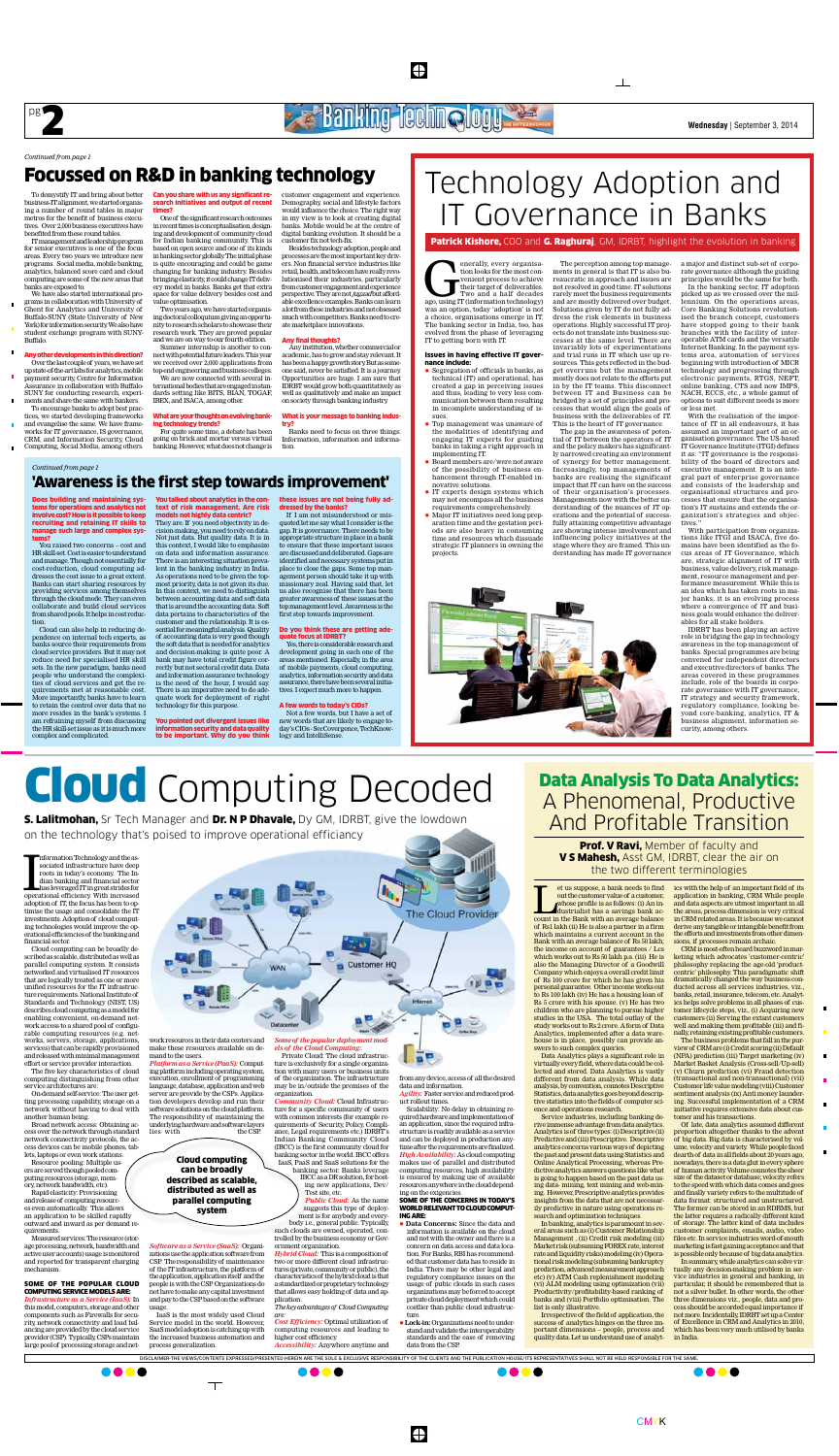Disclaimer-The views/contents expressed/presented herein are the sole & exclusive responsibility of the clients and the publication house/its representatives shall not be held responsible for the same.

 $\bigoplus$ 

W th customers expecting<br>bile" and yet looking for<br>personalized advice the banks of banks to be "always mopersonalized advice, the banks of today need to deploy a true **omnichannel** approach to meet these expectations. This includes differentiating between transactions that need to be made fast, convenient and automated; and interactions that need to be personalised and media-rich regardless of the channel. Successfully deploying such an approach will help drive customer acquisition and upsell / cross-sell in advice-driven categories (e.g., mortgages, small and medium businesses, lending, wealth management, etc.) leading to increased customer loyalty and profits. To maintain the balance between the cost of talent and having experts at branches, banks are increasingly looking to tech-



nologies that give customers access to remote experts at home or office, complementing face-to-face interaction and assisting them in closing the transactions. Think of this as 'virtualising' your most important resource – people. Cisco's **Omnichannel** solutions can help bank's deploy this ap-

The U.S. National Information Systems Security Glossary defines Information Security as the protection of information and information systems from unauthorised access, use, disclo-Systems Security Glossary defines Information Security as the protection of information and information systems sure, disruption, modification, or destruction in order to provide confidentiality, integrity, and availability. The three key properties namely confidentiality, integrity, and availability; together are more popularly known as the CIA Triad. Confidentiality is the ability to hide

> proach by enabling and equipping its employees to serve the right customer at the right time and place with the right tools. These solutions span full and self-service channels including Remote Expert capability in branch, at interactive kiosks, and via mobile devices and portal. Our customers have already seen significant success with this approach.

 $\blacksquare$ 

 $\blacksquare$ 

We realize that banks need to improve their transaction efficiency and enhance the in-branch experience for customers waiting to be served, for which we support transaction automation efforts with Interactive kiosks, supported by a video contact centre and offer a connected mobile experience solution for customer identification, personalised engagement and use-data for queue management at the branch. These next-generation branches can be designed on a low cost model which consumes lesser real estate and limited skills to scale the network with fully automated functions lowering operating expenses and providing a superior experience.

**Wednesday** | September 3, 2014

 $\frac{1}{4}$ 

information from those people unauthorized to view it. Cryptography and Encryption methods are an example of an attempt to ensure confidentiality of data transferred from one computer to another. While cryptography is the science concerned with the study of secret communication, encryption is the process to transform usable information into a form that renders it unusable by anyone other than an authorised user.

Integrity is the ability to ensure that data is an accurate and unchanged representation of the original secure information. One type of security attack is to intercept some important data and make changes to it before sending it on to the intended receiver. These are more popularly known as Man in the Middle attacks.

Finally, availability is important to ensure that the information concerned is readily accessible to the authorised user at all times. Some types of security attacks, more popularly known as Denial of Service (DoS) and Distributed Denial of Service attacks (DDoS), attempt to deny access to the appropriate user. In case of a bank this is done to disrupt the banking operations so as to inconvenience the customers resulting in loss of the customer's trust in the bank and destruction of the bank's business.

 Trust is the key to success in banking and financial services. People come to banks because they trust that the bank will honor and hold on to its promises "what may come." The principles of information security explained above lay

the foundation in building, winning and establishing the trust with the customers.

Ensuring information security is easier said than done in the 21st century. Unlike in the 20th century, where most transactions took place face-to-face at the bank's premises, today much of the interaction with the customer happens remotely. The customer touch points today are not bank branches but rather ATM kiosks, PoS terminals, Credit and debit cards, internet and mobile banking.

In recent years, enterprises and government organisations face myriad<br>of cyber-attacks of unprecedented<br>sophistication and reach. Despite<br>spending a huge amount of investment n recent years, enterprises and government organisations face myriad of cyber-attacks of unprecedented sophistication and reach. Despite annually for traditional security defences, organizations struggle with a new generation of cyber-attacks, such as advanced malware, targeted attacks, and advanced persistent threats. These are multi-vectored and multi-staged attacks which are dynamic and stealthy in nature and could compromise today's networks to a greater extent. Recent victims of these cyber-attacks included installations of high importance with good security. . Some of these attacks could be state-sponsored category. "Know thy enemy", an important theme from Sun Tzu's infamous 'The Art of War' manuscript becomes an important requirement to meet Information Assurance (IA). IA as a requirement has evolved from the necessity of protecting data to ensure information security. IA has broader connotations as it addresses the entire gamut of issues and explicitly includes reliability, access control and non-repudiation with a strong emphasis on strategic risk management.

One of the key enabler for banks today is information technology. Today, computers, Internet, hardware and software are both a boon and bane to banking industry. IT systems are vital to information processing and improving the overall productivity of the bank; it nevertheless is the primary cause of security risk.

Security solutions do not create trust but rather help in moving trust from where it is present to where it is necessary. Given a society that is both global and local at the same time, it becomes necessary for the bank to move data and trust in the data along with it. This is often done through several technical components namely applications to process data, server to make the data available and network to move the data as and when required. Therefore, information security is no more about protecting the stored data but rather protecting it throughout its life span, from the initial creation of the information, transmission and on through to the final disposal of the information. Public Key Infrastructure (PKI) based

 $\clubsuit$ 

**Banking lechn aloy** 

 $000$ 

000

- $\bullet$  Enumeration and classification of the information assets Risk assessment (vulnerabilities and threats)
- $\bullet$  Risk analysis (probabilities/likelihood and impacts)
- Risk management (mitigation, elimination, acceptance or transfer of risk and prevention, detection, and response to threats.)

 $\bullet$  Test and evaluation (formal audits) Information assurance processes create a path towards achieving the goal of assurance.. There are several standard risk management frameworks, such as Risk IT, CobiT, PCI DSS, ISO 17799, and ISO/IEC 27002. Information technology professionals must assure their information systems are compliant with privacy and security laws, regulations, directives, and the secondary policies, procedures, and guidelines. Each organization's information assurance (IA) initiative must include employing measures to protect and defend information leak.

on elliptic curve cryptography (ECC) has become an emerging standard for most organisations. Today, advanced symmetric key encryption algorithms like AES256 are used for securing databases and data stored. In India, the key length of the algorithm is mandated by the Controller of Certifying Authorities under the Information Technology Act 2000, as amended. This provides for legal validity and the need for ensuring non-repudiation of digitally signed electronic messages and documents. However, though these RSA-based signatures are strong they require robust infrastructure and complicated application processes to implement. Thus, hampering extensive usage. As banks move towards adoption of virtual and distributed work environments and reaching out to the non-HNI customers, there is a need to explore alternatives, such as 'electronic signatures' in addition to digital signatures.

s it possible to use a mobile phone to (i)<br>pay to a shopkeeper, vegetable vendor<br>and auto-driver. (ii) send money to my<br>relative or friend anywhere. (iii) pay peris it possible to use a mobile phone to (i) pay to a shopkeeper, vegetable vendor and auto-driver. (ii) send money to my odic bill payments as electricity, water, newspaper, cable TV, insurance, loans, taxes, gas, school/college fees. iv) book my movie tickets, bus tickets, train tickets, flight tickets. Yes, is the answer. It can be done by any mobile phone varying from a very low-end feature phone to a very high- end smartphone. Since the mobile phone subscriber base in India is very high with over 900 million users as on May 2014 and is growing at a high rate, there are many advantages and great demand for using a mobile phone to meet day to day payment needs. It provides convenience as we do not need to go to an ATM or bank to withdraw cash to pay to someone else, thereby saving time and cost. It provides comfort and privacy because it can be done from any place and at any time and from own device. Inter-Ministerial Group (IMG) has also recommended greater use of mobile phones for varied financial services.

 $\mathbb{R}$ 

 Information security is a multi-disciplinary area of study and professional activity, concerned with the development and implementation of security mechanisms of all available types (technical, organizational, human-oriented and legal). Given the remoteness of customer it is vital to keep information stored within (data centres) and outside (on the cloud) the bank's premises secure at all times and under all conditions. Banks should pay equal attention to information systems, where information is created, processed, stored, transmitted and destroyed, free from threats. Based on the business process and technology adopted, banks need to access threats to not only information but also information systems (hardware and software tools), categorize the threats and identify a security goal to each category of threats. That is the bank should develop a detailed risk management policy.

Business process and IT systems evolve and so do threats. Information security is a continuous process and therefore banks should periodically revisit and revise their risk management policy to ensure its adequacy and conformance with the evolving work environment. The Information Assurance & Security (IAS) Octave, extends CIA Traid by including five other properties namely privacy, authenticity & trustworthiness, non-repudiation, accountability and auditability. Together with confidentiality, integrity, and availability they form a more robust set of security goals.

## Dr. N Raghu Kishore,

NFORMATION

SECURITY

Member of faculty and Dr. V Radha, Member of faculty, IDRBT, share the insight on the key issue that has become a cause of concern among banking and financial institutions

## Cisco champions Omnichannel

# for Banks

The writer heads the Banking and Financial Services Business at Cisco (India & SAARC)

Dr. B M Mehtre, Member of faculty and Dr. G R Gangadharan, Member of faculty, IDRBT, shed light on the threat of malware and cyber-attacks to any organisation



Dr. V. N. Sastry, Member of faculty and **Dr. Rajarshi Pal**, Member of faculty, IDRBT, shed light on this futuristic mode of payment for every transaction

**Arindam Mukherjee** shares insight on the technology that is revolutionising the whole banking experience of a customer



The goals of an enterprise that looks for information assurance include protecting information, defending systems and networks, providing integrated IA situational awareness, enabling IA capabilities, and creating an IA-empowered workforce.

Information Assurance is about ensuring that authorised users have access to authentic and authorised information at the authorised time. IA addresses the measures required for protecting computer systems, networks, and information from unauthorised access, use, disclosure, disruption, modification or destruction. IA is a cornerstone of any organisation for getting transformed into a secure interoperable, net-centric Information Technology Enterprise. Generally, a Defence in Depth (DiD) approach is taken to IA, layering IA principles and controls that apply to people, processes, and technology by integrating and controlling all facets of the organisations. As part of DiD, IA controls should be selected to mitigate both external and insider threats. Strategically, a balance between protection capability along with costs and performance issues with operational considerations has to be struck.

 $\top$ 

IA accomplishes a net-centric interconnected environment by facilitating confidentiality, integrity, availability, authenticity and non-repudiation.

IA is an iterative process where risk assessment, analysis and management have to be periodically revised and enhanced based on the completeness and effectiveness of the gathered data. Following are the five different phases of information assurance process:

The next-generation systems and architecture for information assurance and cyber security include the following:

- l Trusted computing base architectures
- $\bullet$  Inherently secure, high-assurance, and provably secure systems and architectures
- l Composable and scalable secure systems
- Autonomic (self-managing) systems Architectures for next-generation
- Internet infrastructure
- l Quantum cryptography

In view of its importance and relevance to the financial sector in India, IDRBT is setting up the Center for Information Assurance and Management (CIAM) in collaboration with the State University of New York at Buffalo, USA. The Center will work towards becoming a "one stop" resource centre for responding to requirements of standards in information assurance. These standards will be for management technology, tools, literature, etc., and will be developed with inputs from experts from India and abroad for the benefit of Indian banking and financial sector.

## Information Assurance

## and Management

If one has an account in a b ank then Mobile Banking Services can be availed by registering the mobile phone number with the bank and get a application installed. It enables to get information services such as balance enquiry, mini-statement, cheque-book request, or payment services such as funds transfer to someone having account in the same or other banks, known as intra-bank or inter-bank payments. The bank account is linked with a number called MMID (mobile Money Identifier). This enables a payment process known as IMPS (Immediate Payment service), which is a unique mobile payment model designed by the Mobile Payment Forum of India (MPFI), implemented by the National Payments Corporation of India (NPCI) and provided by all public sector banks and other major banks in India which is interoperable across all banks, telecom operators and mobile devices. IMPS has become popular because of its simplicity, real time confirmation of payment, least cost and masking of bank account number from being revealed to unknown persons. Mobile phones can also be used to transfer funds



Funds Transfer (NEFT) format where the beneficiary's Bank IFSC (International Financial System Code) and Account Number are specified or (ii) Aadhar-Enabled Payment System (AEPS) format where the beneficiary's Aadhar Number issued by the Unique Identification Authority of India (UIDAI) is specified, which is linked to a default bank account number. The challenge for banks is in develop-

ing different varieties of mobile banking applications, which are required to work on different platform enabled mobile phones, depending on operating system of the mobile device and its specific model. Efforts are on to include all users, even those who have low-end mobile phones, to access Short Message Service (SMS), Unstructured Supplementary Service Data (USSD) and Interactive Voice Response System(IVRS) channels. Regulators have issued enabling guidelines t the stake holders.

Banking Correspondent (BC) with a Micro-ATM Device or merchants already using Point of Sale (PoS) device contribute greatly in this endeavor for cashless payment transactions with proper authentication of the user. Initiatives to make it feasible for citizens to access mobile payments, even if one does not have a bank account or has account in a postoffice or insurance company are also under study.

Although bank-led model is followed in India, Telco-led mobile payment initiatives such as mobile wallet are emerging, Prepaid Payment Instrument (PPI)-based mobile payments including RUPAY card are in progress. In the future, hybrid mobile payment model taking multiple stakeholders into account is expected to emerge.

## Mobile Payments: The way forward

## **Omnichannel enables "virtualization" of your most important asset- People and Expertise**

Cisco® **Mobile Advisor** (MA) helps you transform your customers' online and mobile experience by turning impersonal transactions into personal interactions. It gives you the ability to deliver a consistent video-enabled experience—anywhere, anytime, and on any device. As a result, you can differentiate your bank with superior service, form closer relationships, and meet customers' financial needs. The integrated platform allows seamless Voice & Video Collaboration with embedded capabilities for Web and Mobile users. With Cisco **Mobile Advisor**, your customers can conduct business through visual, self-service choices on their smart phone, PC, laptop, or tablet computer. Cisco **Mobile Advisor** uses proven Cisco Unified Communications infrastructure and integrates with your customer relationship management (CRM) and customer information file (CIF), as well as with your mobile and Internet banking applications. Most importantly, this captures sales at point of client interaction making Anytime, anywhere, any channel consistent access to expertise improves close rates & cross-sell ratios.